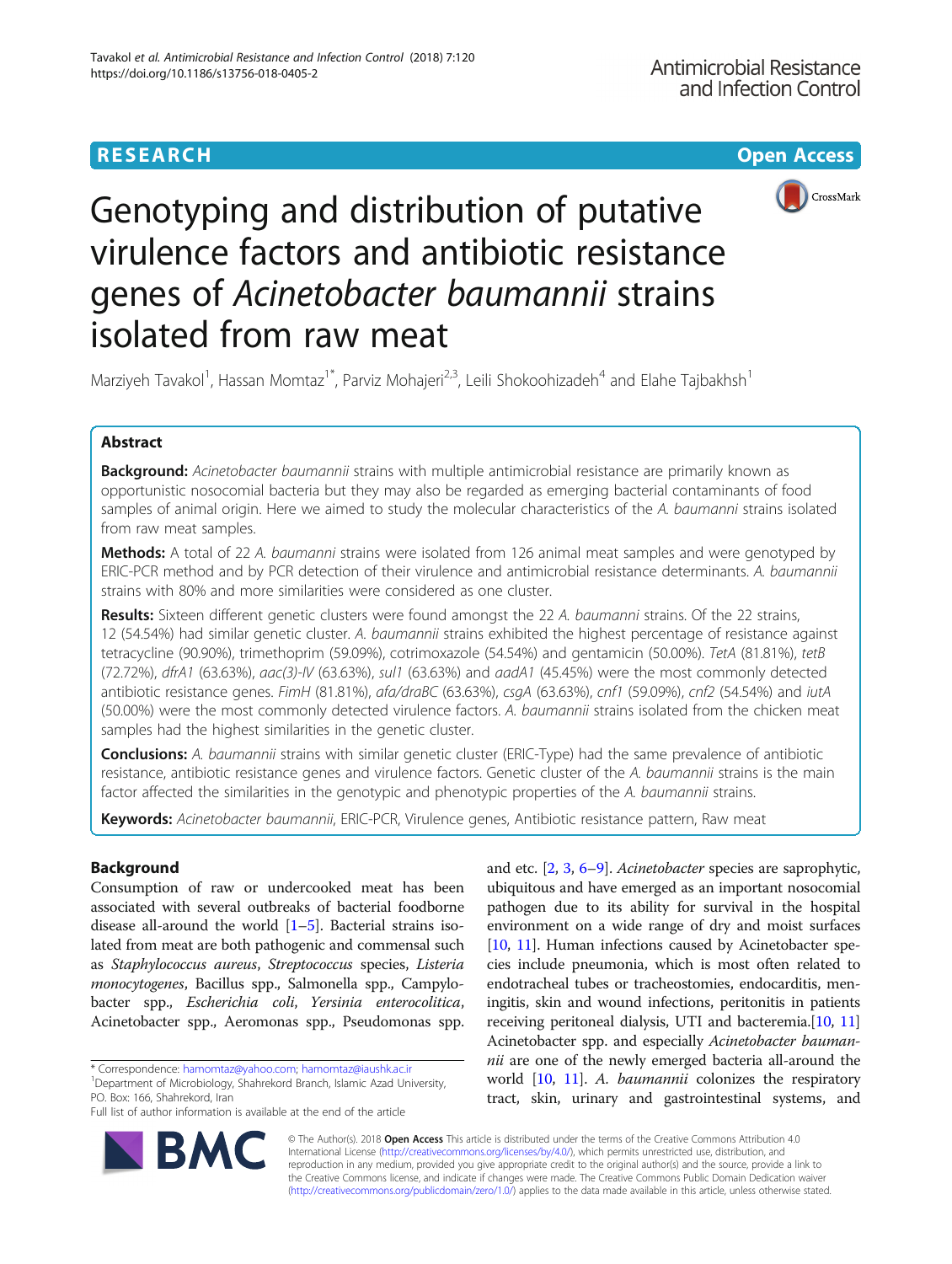frequently leads to pneumonia, surgical site infections, catheter-related blood circulatory infections, and urinary tract infections and rarely community acquired pneumonia, meningitis, mediastinitis, osteomyelitis and cholangitis [[10](#page-9-0), [11\]](#page-9-0).

A. baumannii strains isolated from clinical infections harbored the high prevalence of certain virulence factors including pathogenicity islands (PAI), P fimbriae (pap genes), S fimbriae adhesion and F1C (sfa), a fimbriae adhesion and Dr. antigen family (afa/dra), type 1 fimbriae (fimH), fibronectin receptor (fbn), serum resistance (traT), curli fibers (csg), aerobactin (iutA), yersiniabactin (fyuA), polysaccharide coatings as group II and III capsules ( $kpsMT$ ), cytotoxic necrotizing factors (cnf), invasins factors (IbeA) and colicin V production (cvaC). Moreover, these factors are responsible for adhesion, colonization and invasion of the A. baumannii strains into the different target organs [[12](#page-9-0), [13\]](#page-9-0).

A. baumannii strains are also known to harbor multiple resistance against different types of antibiotics. Documented data revealed that the A. baumannii strains isolated from human and animal clinical infections and food stuffs harbored the high prevalence of resistance against different types of antibiotics  $[14, 15]$  $[14, 15]$  $[14, 15]$  $[14, 15]$ . The genes that encode resistance against antibiotics and especially aadA1 (streptomycin),  $aac(3)-IV$  (gentamicin), sul1 (sulfonamide), blaSHV and blaCTX-M (cephalosporins), cat1 and cmlA (chloramphenicol), tetA and tetB (tetracycline), dfrA1 (trimethoprim), qnr (fluoroquinolones), imp, sim and *vim* (carbenicillin), and *Oxa-51-like*(oxacillinases) are mainly responsible for occurrence of severe antibiotic resistance  $[14–16]$  $[14–16]$  $[14–16]$  $[14–16]$ . In keeping with this, genotyping is one of the best techniques to find the molecular relationship between bacterial strains isolated from different sources. Enterobacterial Repetitive Intergenic Consensus Polymerase Chain Reaction (ERIC-PCR) is one of the best typing methods of DNA fingerprints of bacterial strains. This method has sporadically been used to characterize A. bau-mannii strains isolated from clinical samples [\[17](#page-9-0)].

Studies regarding the association of Acinetobacter with foodborne illnesses are somewhat limited [[10](#page-9-0), [11](#page-9-0)].Therefore, the present investigation was done to study the phenotypic and genotypic characterization of antibiotic resistance and molecular typing of the A. baumannii strains isolated from raw meat samples.

### Methods

### A. baumannii strains

From January 2016 to May 2017, a total of 22 A. baumannii strains were isolated from 126 samples of raw chicken, turkey, bovine, ovine and camel meat samples. Meat samples were randomly collected (simple random sampling procedure) from the butchers and shopping center of different parts of the Chaharmahal Va Bakhtiari province,

Iran. All isolates were transferred to the Microbiology Research Center of the Islamic Azad University of Shahrekord in cooler with ice-packs.

A. baumanni strains were isolated based on the method described by the Cappuccino and Welsh (2016) [[18](#page-9-0)]. Briefly, the specimens were inoculated initially on blood agar (Merck) and MacConkey agar (Merck) medium and incubated for 24 h at 37 °C. Conventional biochemical methods such as oxidase, citrate, urea urease, malonate consumption, oxidation and fermentation of sugars, motility and indole production were used to identify A. baumannii. Additionally, genus Acinetobacter was identified by Gram staining, cell and colony morphology, positive catalase test, negative oxidase test and absence of motility. Speciation of Acinetobacter was performed on the basis of glucose oxidation, gelatin liquefaction, beta hemolysis, growth at 37 °C and 42 °C, arginine hydrolysis and susceptibility to chloramphenicol [[18\]](#page-9-0). The isolates were stored in BHI medium containing 15% glycerol at − 20 °C.

## PCR confirmation of the A. baumannii isolates

Confirmation of A. baumannii isolates were done using the PCR method. Presence of the16S–23S ribosomal RNA (16S–23SrRNA) gene was analyzed using the PCR method described previously [[19\]](#page-9-0). A. baumannii isolates were sub-cultured on TSB media (Merck, Germany) and incubated for 48 h at 37 °C. Genomic DNA was extracted from bacterial colonies using the DNA extraction kit (Cinnagen, Iran) according to manufacturer's instruction. A pair of primers of P-Ab-ITSF (5'-CATTATCAC GGTAATTAGTG-3′) and PAb-ITSB (5'-AGAGCACTG TGCACTTAAG-3′) (208 bp) was used for PCR amplification of the 16S–23SrDNA gene of the A. baumanni according to the method described by Chiang et al., (2011) [[19](#page-9-0)]. Confirmed strains were maintained in slant nutrient agar (Merck, Germany) and stored at − 70 °C on 20% sterile buffered glycerol.

### Antibiotic susceptibility testing

Patterns of antimicrobial resistance of the A. baumanni strains were studied using the simple disk diffusion technique. The Mueller–Hinton agar (Merck, Germany) medium was used for this purpose. Susceptibility of A. baumanniisolates were tested against several types of antibiotics with appropriate disks containing azithromycin (15 μg), erythromycin (15 μg), rifampin (5 μg), nitrofurantoin (300 μg), chloramphenicol (30 μg), imipenem (30 μg), meropenem (10 μg), levofloxacin (5 μg), ciprofloxacin (5 μg), trimethoprim (5 μg), tetracycline (30 μg), ceftazidime (30 μg), cephalotin (30 μg), trimethoprim/sulphamethoxazole(25 μg), tobramycin (10 μg), amikacin (30 μg), gentamicin (10 μg) and streptomycin (10 μg) (produced by PadTan-Teb, Iran), according to the instruction of Clinical and Laboratory Standards Institute [\[20\]](#page-10-0). A. baumanni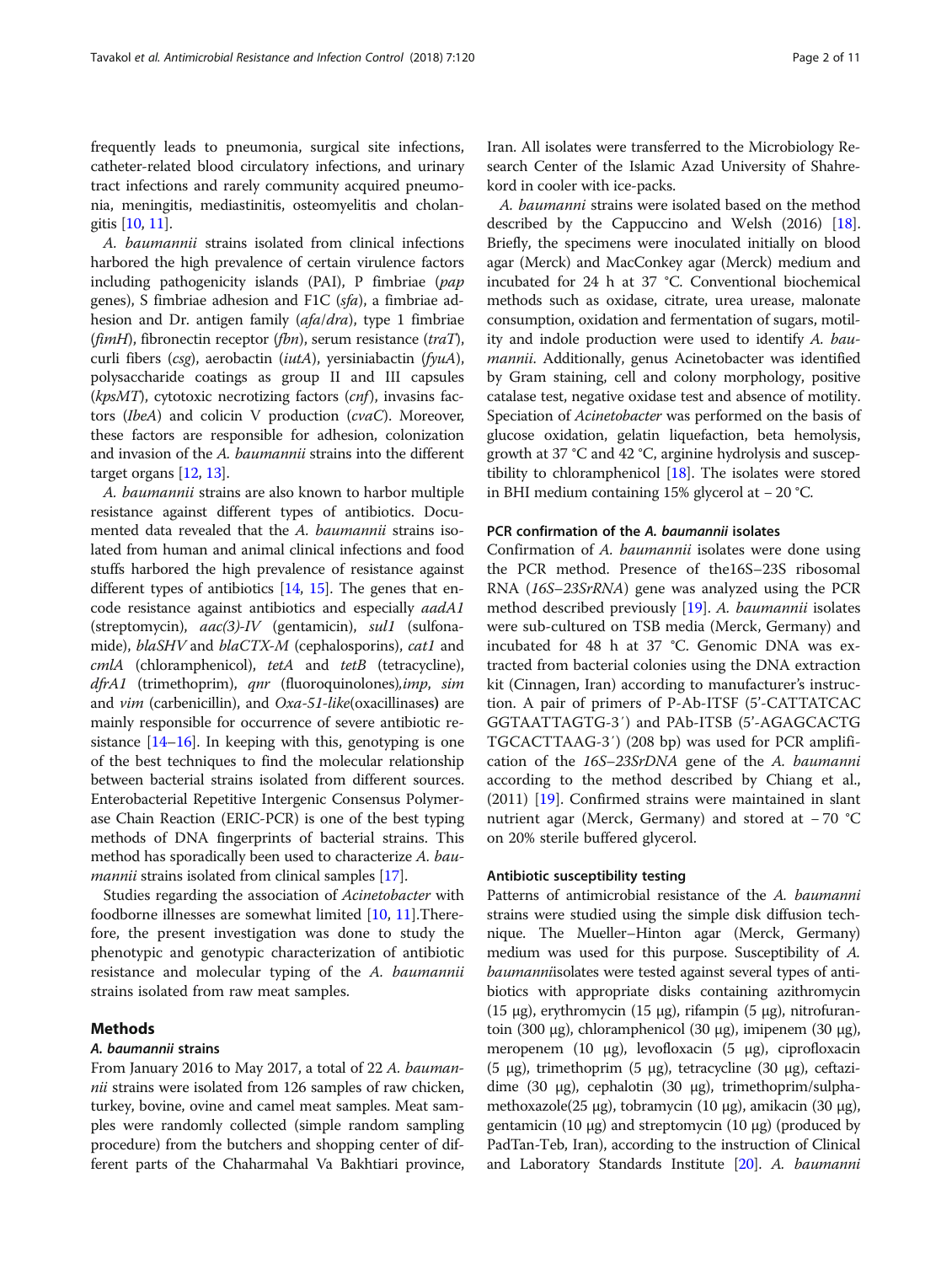ATCC 19606 was used for quality control organism in antimicrobial susceptibility determination.

### Detection of antibiotic resistance genes and virulence factors

Thermo-cycler (Eppendorf Mastercycler 5330, Eppen dorf-Nethel-Hinz GmbH, Hamburg, Germany) was used in all PCR reactions. Table [1](#page-3-0) represents the list of primers and PCR conditions used for amplification of virulence factors and antibiotic resistance genes in the A. baumannii strains.

### Molecular typing of A. baumannii isolates using the ERIC-PCR

The primer pair ERIC1: 5′-ATGTAAGCTCCTGG GGATTCAC-3′ and ERIC2: 5′- AAGTAAGTGACTGG GGTGAGCG-3′ were used to amplify intervening fragments of ERIC in the genomic DNA extracted from the bacterial colonies [\[17\]](#page-9-0). Amplification reactions were performed in a final volume of 25  $\mu$ L including 150  $\mu$ M dNTP mixture, 1.5 U Taq enzyme, 0.5 μM each primer and 1 μL DNA template. The PCR conditions were as follows: initial denaturation (5 min at 94 °C), followed by four cycles of denaturation (1 min at 94 °C), annealing (1 min at 26 °C) and extension (1 min at 72 °C) and 40 cycles of denaturation (30 s at 94 °C), annealing (30 s at 40 ° C) and extension (1 min at 72 °C), followed by the final extension at 72 °C for 10 min [\[17](#page-9-0)]. Amplified products of each sample were subjected to electrophoresis in 2% agarose gel containing DNA Safe Stain (CinnaGen, Iran).

### Data analysis

Electrophoretic patterns were analyzed either visually or by using the Bionumerics software (Applied Maths, Sint-Martems-Latem, Belgium). The BioNumerics analysis was performed using the Dice coefficient and the unweighted pair group method of averages (UPGMA) with a 1% tolerance limit and 1% optimization. Isolates that clustered with ≥80% similarity were considered to belong to the same ERIC type, respectively.

### Statistical analysis

Data were transferred to a Microsoft Excel spreadsheet (version 15; Microsoft Corp., Redmond, WA, USA) for analysis. Using statistical software (version 16; SPSS Inc., Chicago, USA), Chi-square test and Fisher's exact two-tailed test analysis was performed and differences were considered significant at values of  $p < 0.05$ .

### Results

Of 22 tested A. baumannii strains, 10 strains were originated from the chicken meat, 4 strains from bovine meat, 3 strains from camel meat, 3 strains from turkey meat and 2 strains from ovine meat.

Figure [1](#page-5-0) represent the electrophoretic patterns of the ERIC types of A. baumannii strains No 1-17 isolated from raw meat samples. Figure [2](#page-5-0) represents the electrophoretic patterns of the ERIC types of A. baumannii strains No 18-22 isolated from raw meat samples. Figure [3](#page-6-0) shows the results of the molecular typing of the A. baumannii strains isolated from different animal origins. A. baumannii strains with 80% and more than 80% similarity in the molecular typing were considered as one cluster. In keeping with this, a total of 16 ERIC types were identified. We found that strains no 19 and 22 (originated from chicken meat), 12 and 15 (originated from chicken meat), 6 (originated from bovine meat) and 14 (originated from chicken meat), 1 and 3 (originated from chicken meat), 4 (originated from bovine meat) and 5 (originated from turkey meat) and finally 2 (originated from chicken meat) and 10 (originated from ovine meat) had similar genetic cluster and were related to the 1, 4, 9, 13, 15 and 16 genetic cluster of the A. baumannii strains, respectively.

Table [2](#page-7-0) represents the antibiotic resistance pattern of the A. baumannii strains isolated from different animal origins. A. baumannii strains harbored the highest prevalence of resistance against tetracycline (90.90%), trimethoprim (59.09%), co-trimoxazole (54.54%) and gentamicin (50.00%) antibiotics. A. baumannii strains of similar molecular cluster (ERIC-type) showed the same pattern of antibiotic resistance (Table [2](#page-7-0)). TetA (81.81%), tetB (72.72%), dfrA1 (63.63%), aac(3)-IV (63.63%), sul1 (63.63%) and aadA1 (45.45%) were the most commonly detected antibiotic resistance genes. A. baumannii strains of the same molecular cluster had the same antibiotic resistance genes (Table [2\)](#page-7-0).

Table [2](#page-7-0) also represents the distribution of virulence factors among the A. baumannii strains isolated from meat samples of animals. FimH (81.81%), afa/draBC (63.63%), csgA (63.63%), cnf1 (59.09%), cnf2 (54.54%) and iutA (50.00%) were the most commonly detected virulence factors amongst the A. baumannii strains isolated from animal origins. A. baumannii strains of same molecular cluster (ERIC-type) had the same virulence factors.

### **Discussion**

Acinetobacter is a nosocomial pathogen. Its ability to infect healthy hosts and its propensity to develop antimicrobial drug resistance is a cause for concern among infectious disease specialty. Although the ubiquitous existence of A. baumannii in hospital environment has been considered a routine delusion by several investigations [\[10](#page-9-0), [12](#page-9-0)–[14](#page-9-0), [16](#page-9-0), [17](#page-9-0), [19,](#page-9-0) [21](#page-10-0)], different recent reports have undeniably highlighted the presence of the bacterium in different types of animal origins [\[11,](#page-9-0) [22,](#page-10-0) [23](#page-10-0)]. In recent years, nosocomial infections of A. baumannii, as an opportunistic pathogen, are increasing. Treatment of this bacteria especially multi-drug resistant and broad-spectrum beta-lactamases strains is of major concern [[11,](#page-9-0) [22](#page-10-0), [23](#page-10-0)]. These recent works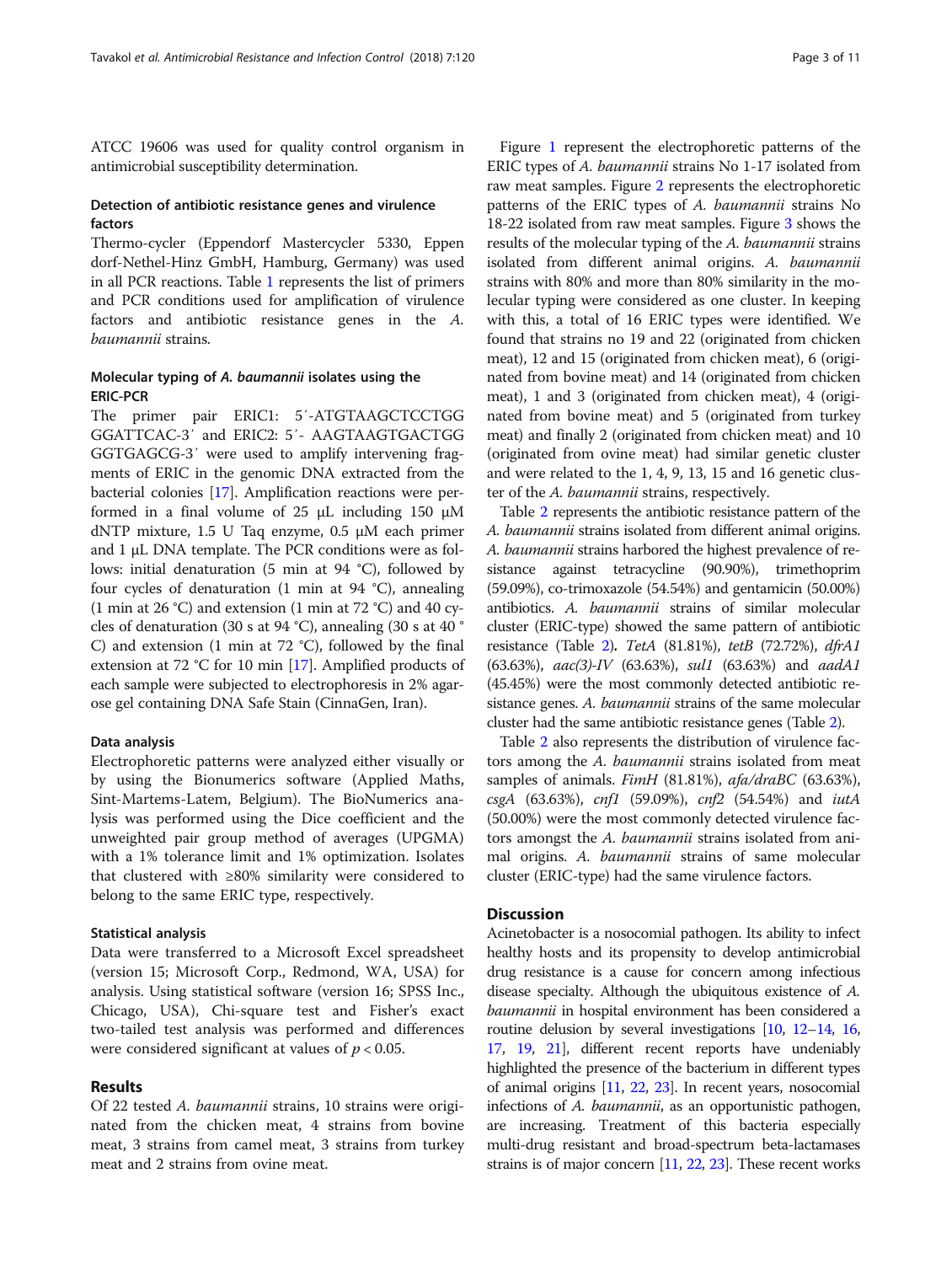<span id="page-3-0"></span>

| $[19, 34 - 46]$ | Table 1 Oligonucleotide primers and PCR conditions     | used for amplification of the antibiotic resistance genes and virulence factors in the A. baumannii strains of animal origin |                                                                         |                                                                                                                      |
|-----------------|--------------------------------------------------------|------------------------------------------------------------------------------------------------------------------------------|-------------------------------------------------------------------------|----------------------------------------------------------------------------------------------------------------------|
| Target gene     | Primer Sequence (5'-3')                                | product (bp)<br>$\overline{\sigma}$<br>Size                                                                                  | PCR conditions                                                          | Volume (50 µl)                                                                                                       |
| draBC           | GCTGGGCAGCAACTGATAACTCTC<br>CATCAAGCTGTTTGTTCGTCCGCCG  | 750                                                                                                                          | 4 min<br>1 cycle:<br>95 OC                                              | 5 µL PCR buffer 10X<br>1.5 mM Mgcl2                                                                                  |
| cnf1            | AAGATGGAGTTTCCTATGCAGGAG<br>CATTCAGAGTCCTGCCCTCATTATT  | 498                                                                                                                          | $\frac{20}{9}$<br>30 cycle:<br>$-50.69$<br>58 OC                        | 0.5 µM of each primers F & R<br>200 µM dNTP (Fermentas)                                                              |
| csgA            | ACTCTGACTTGACTATTACC<br>AGATGCAGTCTGGTCAAC             | 200                                                                                                                          | $\circ$<br>45<br>$\frac{1}{72}$ oc –<br>72 OC                           | 1.25 U Taq DNA polymerase (Fermentas)<br>2.5 µL DNA template                                                         |
| Soc             | CACACACAACGGGAGCTGTT<br>CTTCCCGCAGCATAGTTCCAT          | 680                                                                                                                          | 8 min                                                                   |                                                                                                                      |
| iutA            | GGCTGGACATGGGAACTGG<br>CGTCGGGAACGGTAGAATCG            | 300                                                                                                                          |                                                                         |                                                                                                                      |
| ÍМА             | TGATTAACCGGGGGGAAA<br>CGCAGTAGGCACGATGTTGTA            | 880                                                                                                                          |                                                                         |                                                                                                                      |
| cnf2            | AATCTAATTAAAGAGAAC<br>CATGCITIGTATATCTA                | 543                                                                                                                          | 6 min.<br>1 cycle:<br>$-50$                                             | 5 µL PCR buffer 10X<br>2 mM Mgcl2                                                                                    |
| NSWL II         | CATCCAGATAAGCATGAGCA<br>GCGCATTTGCTGATACTGTTG          | 272                                                                                                                          | $\mathsf{S}$<br>$5885$<br>34 cycle:<br>$-500$<br>58 OC                  | 1.5 U Taq DNA polymerase (Fermentas)<br>0.75 µM of each primers F & R<br>150 µM dNTP (Fermentas)                     |
| <b>PAI</b>      | GGACATCCTGTTACAGCGCGCA<br>TCGCCACCATCAGCCGAAC          | 930                                                                                                                          | $\circ$ $\circ$<br>$\frac{1 \text{ cycle}}{72 \text{ CC} - 1}$<br>72 OC | 3 µL DNA template                                                                                                    |
| babC            | GACGGCTGTACTGCAGGGTGTGGCG<br>ATATCCTTTCTGCAGGGATGCAATA | 328                                                                                                                          | 10 min                                                                  |                                                                                                                      |
| fmmH            | TGCAGAACGATAAGCCGTGG<br>GCAGTCACCTGCCTCCGGTA           | 508                                                                                                                          | $4$ min.<br>1 cycle:<br>95 OC -                                         | 5 µL PCR buffer 10X<br>2 mM Macl2                                                                                    |
| ibeA            | AGGCAGGTGTGCCGCGTAC<br>TGGTGCTCCGGCAACCATGC            | 170                                                                                                                          | 60 s<br>45 s<br>$\odot$<br>34 cycle:<br>94 OC -<br>56 OC                | 0.5 µM of each primers F & R<br>1.5 U Taq DNA polymerase (Fermentas)<br>5 µL DNA template<br>200 µM dNTP (Fermentas) |
| PapG II-III     | CTGTAATTACGGAAGTGATTTCTG<br>ACTATCCGGCTCCGGATAAACCAT   | 1070                                                                                                                         | 60 s<br>$\frac{1 \text{ cycle}}{72 \text{ CC} - }$<br>72 OC             |                                                                                                                      |
| sfa/focDE       | CTCCGGAGAACTGGGTGCATCTTAC<br>CGGAGGAGTAATTACAAACCTGGCA | 410                                                                                                                          | $10 \text{ min}$                                                        |                                                                                                                      |
| $t$ ra          | GGTGTGGTGCGATGAGCACAG<br>CACGGTTCAGCCATCCCTGAG         | 290                                                                                                                          |                                                                         |                                                                                                                      |
| aadA1           | TATCCAGCTAAGCGCGAACT<br>ATTGCCGACTACCTIGGTC            | 47                                                                                                                           | 6 min.<br>94 OC —<br>33 cycle:<br>1 cycle:                              | 5 µL PCR buffer 10X<br>2 mM Mgcl2                                                                                    |
| $ac(3)-N$       | CTTCAGGATGGCAAGTTGGT<br>TCATCTCGTTCTCGCTCAT            | 286                                                                                                                          | S<br>29<br>95 OC -<br>55 OC                                             | 1.5 U Taq DNA polymerase (Fermentas)<br>0.5 µM of each primers F & R<br>150 µM dNTP (Fermentas)                      |
| sul1            | ATGATCTAACCCTCGGTCTC<br><b>TTCGGCATTCTGAATCTCAC</b>    | 822                                                                                                                          | $v \circ$<br>$\infty$<br>$\frac{1}{72}$ oc –<br>72 OC                   | 2 µL DNA template                                                                                                    |
| <b>blaSHV</b>   | CGCAGATAATCACCACAATG<br>TCGCCTGTGTATTATCTCC            | 768                                                                                                                          | $8 \text{ min}$                                                         |                                                                                                                      |
| CITM            | TGGCCAGAACTGACAGGCAAA                                  | 462                                                                                                                          |                                                                         |                                                                                                                      |

Table 1 Oligonucleotide primers and PCR conditions used for amplification of the antibiotic resistance genes and virulence factors in the A. baumannii strains of animal origin l,  $\overline{a}$  $\overline{a}$ J. - 11 l,  $\overline{\phantom{a}}$  $\overline{\phantom{a}}$  $\ddot{\phantom{a}}$  $\epsilon$ l, Ř l, ÷ -9 į . د  $\frac{q}{\pm}$  $\frac{1}{2}$ È  $\frac{1}{2}$  $\frac{1}{4}$  $\overline{a}$ ä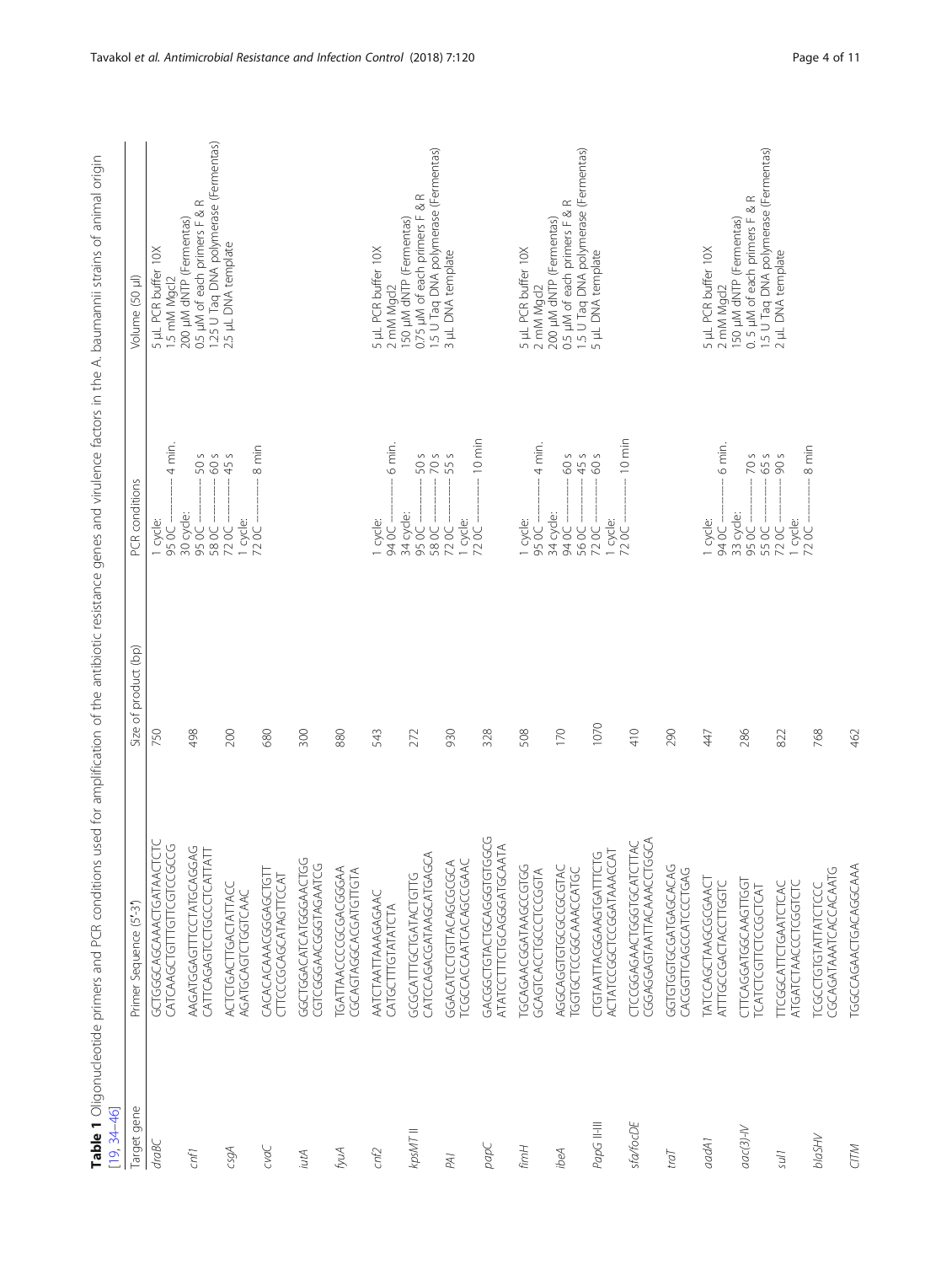| [19, 34–46] (Continued) | Table 1 Oligonucleotide primers and PCR conditions used for amplification of the antibiotic resistance genes and virulence factors in the A. baumannii strains of animal origin |                      |                                                             |                                                                                                 |
|-------------------------|---------------------------------------------------------------------------------------------------------------------------------------------------------------------------------|----------------------|-------------------------------------------------------------|-------------------------------------------------------------------------------------------------|
| Target gene             | Primer Sequence (5'-3')                                                                                                                                                         | Size of product (bp) | <b>PCR</b> conditions                                       | Volume (50 µl)                                                                                  |
|                         | LLCCCLGYSTOCLCCC                                                                                                                                                                |                      |                                                             |                                                                                                 |
| cat1                    | AGTTGCTCAATGTACCTATAACC<br>TTGTAATTCATTAAGCATTCTGCC                                                                                                                             | 547                  |                                                             |                                                                                                 |
| cmlA                    | CACCITGCCTGCCCATCATTAG<br>CCGCCACGGTGTTGTTATC                                                                                                                                   | 698                  |                                                             |                                                                                                 |
| tet(A)                  | GGTTCACTCGAACGACGTCA<br>CTGTCCGACAAGTTGCATGA                                                                                                                                    | 577                  |                                                             |                                                                                                 |
| tet(B)                  | CCTCAGCTTCTCAACGCGTG<br>GCACCTTGCTGATGACTCTT                                                                                                                                    | 634                  |                                                             |                                                                                                 |
| dfrA1                   | GAGGCGAAGTCTTGGTAAAAAC<br>GGAGTGCCAAGGTGAACAGC                                                                                                                                  | 367                  |                                                             |                                                                                                 |
| qnr                     | GGGTATGGATATTGATAAAG<br>CTAATCCGGCAGCATTTA                                                                                                                                      | 670                  |                                                             |                                                                                                 |
| duj                     | GAATAGAATGGTTAACTCTC<br>CCAAACCACTAGGTTATC                                                                                                                                      | 188                  | 4 min.<br>1 cycle:<br>95 OC -                               | 5 µL PCR buffer 10X<br>1.5 mM Mgcl2                                                             |
| vim                     | AATGCGCAGCACCAGGATAG<br>GTTTGGTCGCATATCGCAAC                                                                                                                                    | 382                  | 45 s<br>60s<br>30 cycle:<br>58 OC -<br>95 OC -              | 1 µM of each primers F & R<br>1 U Taq DNA polymerase (Fermentas)<br>100 µM dNTP (Fermentas)     |
| sim                     | GTACAAGGATTCGGCATCG<br>GTACAAGGATTCGGCATCG                                                                                                                                      | 569                  | $5 \text{ min}$<br>40 s<br>$720C -$<br>1 cycle:<br>$720C -$ | 2.5 µL DNA template                                                                             |
| $Oxa-23$ -like          | GATCGGATTGGAGAACCAGA<br>ATTTCTGACCGCATTTCCAT                                                                                                                                    | 501                  | 5 min.<br>- 20 té<br>1 cycle:                               | 5 µL PCR buffer 10X<br>2.5 mM Mgcl2                                                             |
| Oxa-24-like             | AGUGGGGAAAAAAAGUGGGGAT<br>GGTTAGTTGGCCCCCTTAAA                                                                                                                                  | 246                  | 50 <sub>5</sub><br>32 cycle:<br>$-50C$<br>- 2009            | 0.5 µM of each primers F & R<br>1.5 U Taq DNA polymerase (Fermentas)<br>200 µM dNTP (Fermentas) |
| $Oxa-51$ -like          | TGGATTGCACTTCATCTTGG<br>TAATGCTTTGATCGGCCTTG                                                                                                                                    | 353                  | 5 02<br>9 0<br>$720C -$<br>1 cycle:                         | 2 µL DNA template                                                                               |
| $Oxa-58$ -like          | AAGTATTGGGCTTGTGCTG<br>CCCLCLCCCCLCLVCVLVC                                                                                                                                      | 599                  | 10 min<br>72 OC -                                           |                                                                                                 |

Table 1 Oligonucleotide primers and PCR conditions used for amplification of the antibiotic resistance genes and virulence factors in the A. baumannii strains of animal origin  $\frac{1}{2}$  $\frac{1}{2}$ غ. بَـ  $\tilde{t}$  $\frac{1}{2}$  $\frac{2}{x}$ تي J. −C  $\frac{q}{r}$  $\frac{1}{2}$ ÷  $\overline{C}$  $\frac{1}{2}$ J.  $\ddot{\vec{c}}$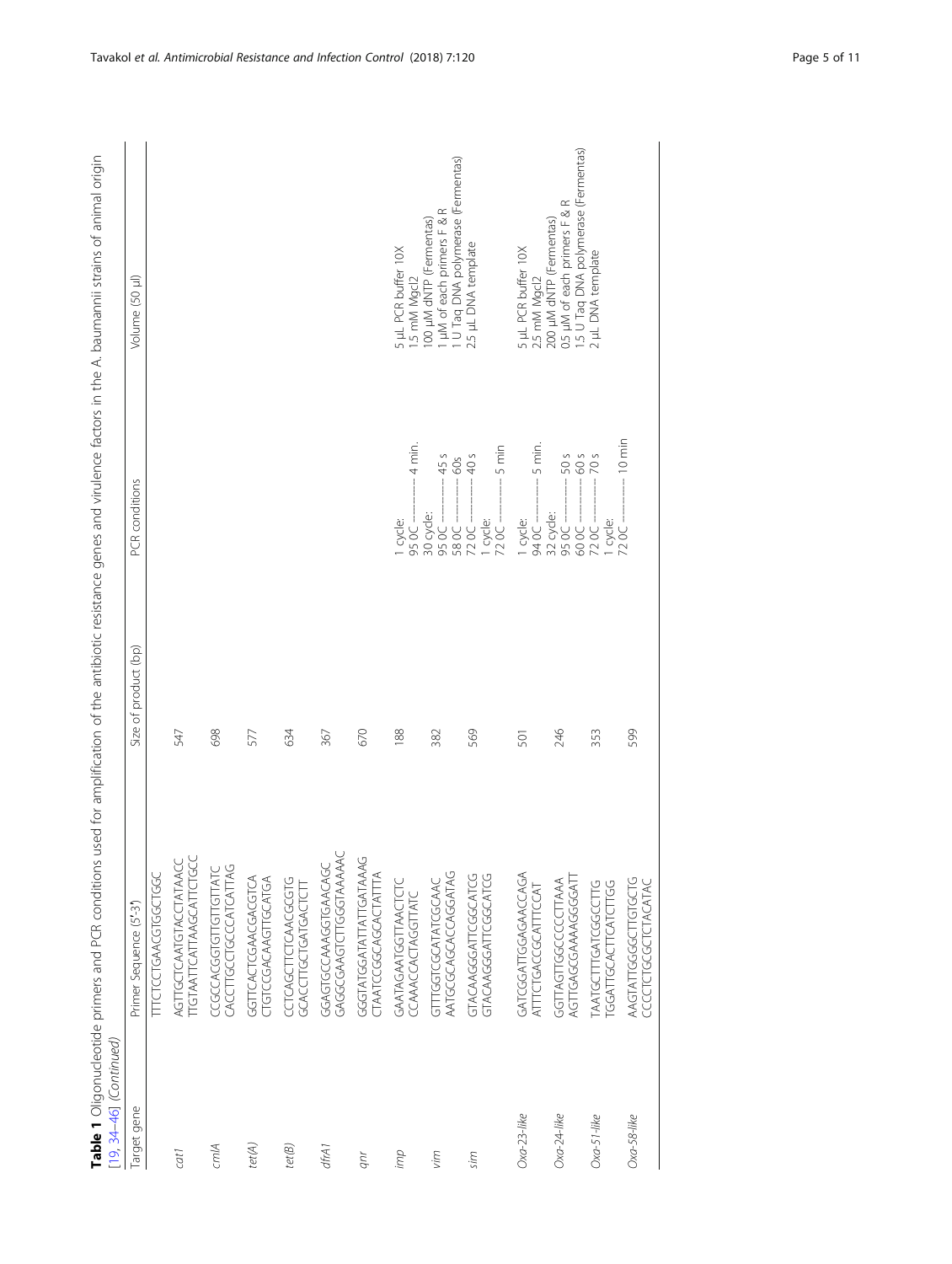

<span id="page-5-0"></span>

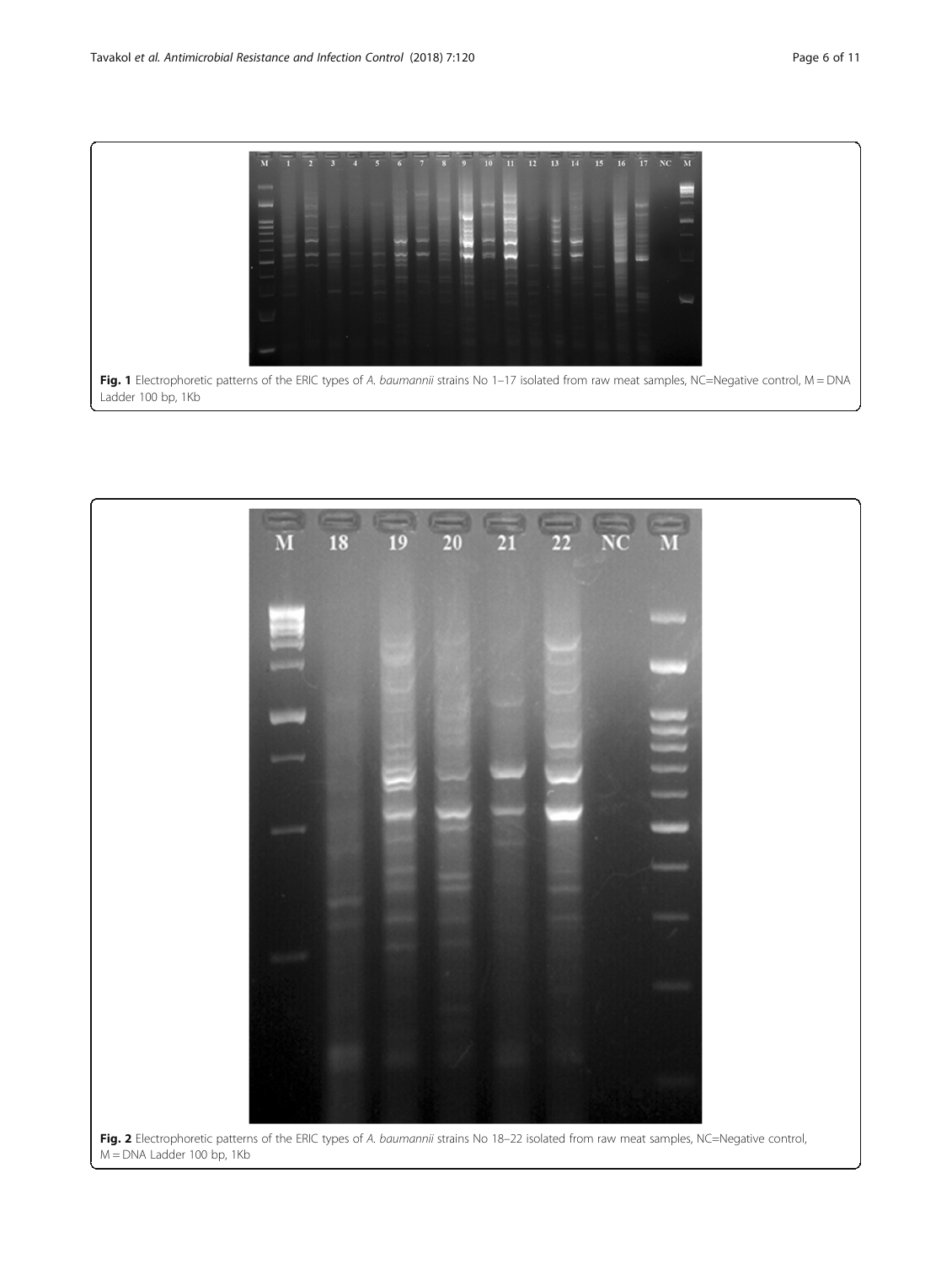<span id="page-6-0"></span>

have mainly been done only on the prevalence rate of A. baumannii and in some cases, on antibiotic susceptibility patterns. Reversely, to the best of our knowledge, the study presented here is the first report of the molecular typing, on the distribution of virulence factors and genotypic evaluation of antibiotic resistance of the A. baumannii strains isolated from different animal origins. A total of 22 strains of A. baumannii were assessed and 16 different genetic cluster were detected. Meat-derived A. baumannii strains may originate in the slaughterhouses, butchers and shopping centers especially due to the manipulation of the meat samples.

A. baumannii has previously been recognized as an animal colonizer with diverse distributions in different countries including in Scotland, 1.20% [[22](#page-10-0)] and Senegal, 5.10% [[24](#page-10-0)]. Rafei et al. (2015) [[25](#page-10-0)] reported the high prevalence of A. baumannii strains in food samples with animal origins including raw meat, raw milk, and dairy products. The A. baumannii strains of the present research were frequently resistant to clinically relevant antibiotics. However, a few isolates displayed low levels of resistance against imipenem, azithromycin, meropenem, rifampin, levofloxacin, ceftazidime and tobramycin. This latter is still among the drugs of choice for the treatment of A. baumannii infections in humans and animals in Iran.

A. baumannii strains of the same molecular cluster (ERIC-type) had the same profile of the antibiotic resistance pattern. We also found that all of A. baumannii strains originated from chicken meat samples were susceptible to azithromycin and rifampin and resistant against tetracycline. These findings have been supported by several studies conducted on Lebanon [[25](#page-10-0)], Switzerland [[26](#page-10-0)], and France [\[27\]](#page-10-0).

We found that molecular similarities of 19 and 22, 12 and 15, 6 and 14, 1 and 3, 4 and 5 and finally 2 and 10 A. baumannii strains were 84.60%, 100%, 87%, 80%, 83.30% and 80% with each other, respectively. All the other A. baumannii strains were classified as differing ERIC types. A. baumannii strains recovered from the bovine, camel, turkey and ovine meat samples didn't show any similarity in their molecular typing and there were no similar antibiotic resistance patterns between them. Our findings showed that they also had similar phenotypic pattern of antibiotic resistance. One possible explanation for the similar molecular types of the A. baumannii strains recovered from different animal origins is their common source of infection. It may also be due to the close contact between bovine and chicken, bovine and turkey and between chicken and ovine species, facilitating transmission of the A. baumannii strains with same molecular type. Unfortunately,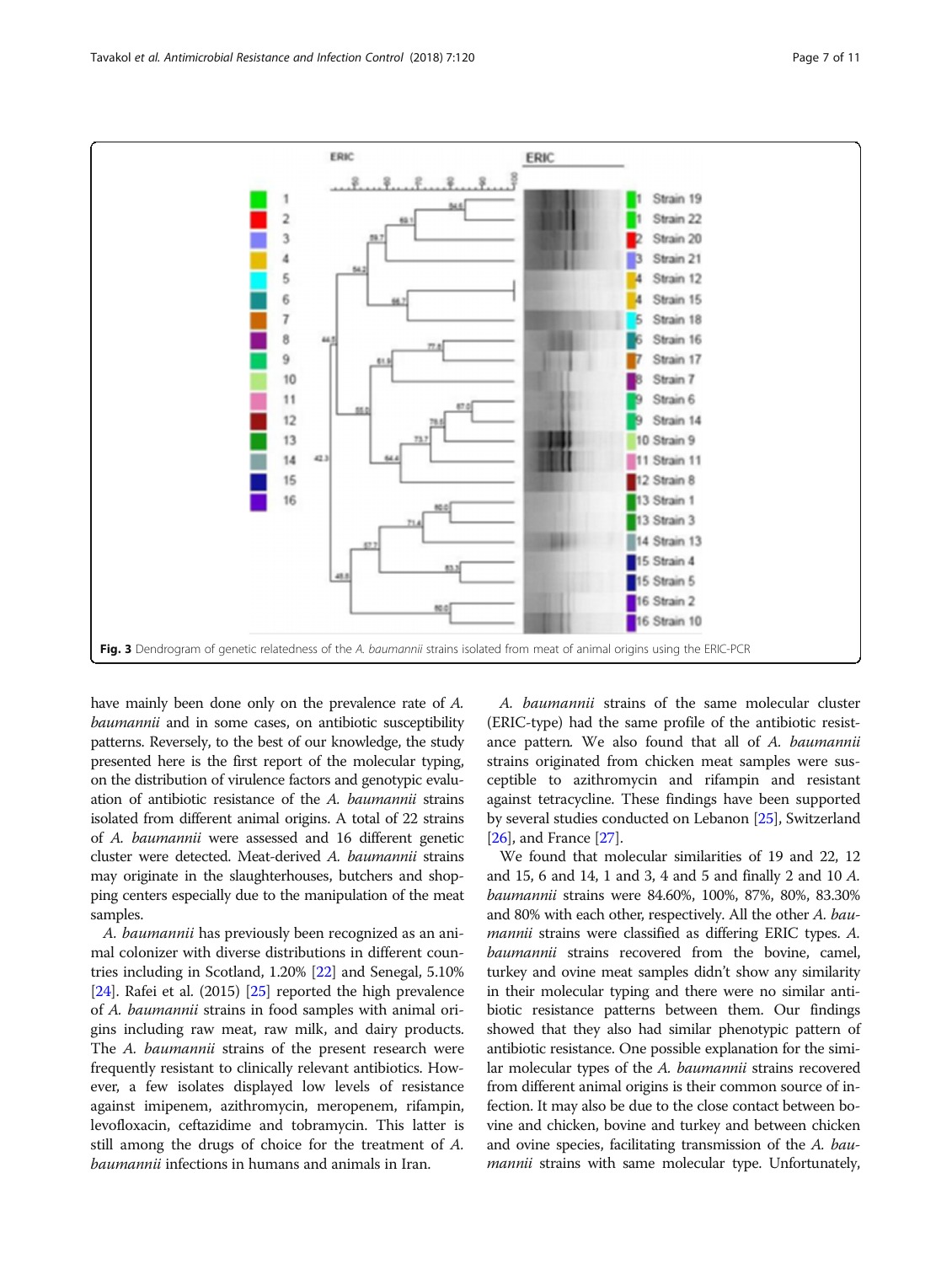<span id="page-7-0"></span>

| ERIC types <sup>a</sup> | Numbers and source of strains        | Antibiotic resistance phenotypes                                                 | Table 2 Profiles obtained by ERIC-PCR, virulence factors and antimicrobial resistance pattern in A. baumannii strains isolated from animal origins<br>Antibiotic resistance genes                                                                                                                                                                                                                                          |                                                                                        |
|-------------------------|--------------------------------------|----------------------------------------------------------------------------------|----------------------------------------------------------------------------------------------------------------------------------------------------------------------------------------------------------------------------------------------------------------------------------------------------------------------------------------------------------------------------------------------------------------------------|----------------------------------------------------------------------------------------|
|                         |                                      |                                                                                  |                                                                                                                                                                                                                                                                                                                                                                                                                            |                                                                                        |
|                         | 19,22 (Chicken meat)                 | SXT25, TE30, F300                                                                | aadA1, sul1, tetB, sim, oxa-58-like                                                                                                                                                                                                                                                                                                                                                                                        | cnf1, csgA, fimH                                                                       |
|                         | 20 (Chicken meat)                    | GM10, TE30, TMP5, CIP5, C30, F300                                                | sul1, tetA, tetB, dfrA1, qnr, cat1, vim                                                                                                                                                                                                                                                                                                                                                                                    | ibeA, sfa/focDE, afa/draBC                                                             |
| ≡                       | 21 (Chicken meat)                    | CL30, TE30, TMP5, E15                                                            | tetB, dfrA1, qnr, cmlA,<br>$oxa-23-like$                                                                                                                                                                                                                                                                                                                                                                                   | kpsMTII, PAI, ibeA, traT, afa/draBC,<br>cnf2, csgA, fyuA, fimH                         |
| ≥                       | 12,15 (Chicken meat)                 | S10, GM10, SXT25, TE30, TMP5                                                     | aadA1, aac(3)-IV, sul1, blaSHV, tetA, dfrA1                                                                                                                                                                                                                                                                                                                                                                                | kpsMTII, sfa/focDE, cnf1, iutA                                                         |
| $\geq$                  | 18 (Turkey meat)                     | TOB10, CL30, CAZ30, TE30, AZM15                                                  | aac(3)-IV, blaSHV, CITM, tetA, tetB                                                                                                                                                                                                                                                                                                                                                                                        | cvaC, fimH                                                                             |
| ⋝                       | 16 (Ovine meat)                      | GM10, AK30, SXT25, CL30, CAZ30, TE30, TMP5,<br>CIP5, LEV5, MEM10, C30, F300, E15 | tetB, dfrA1, cat1, cmlA, sim, oxa-51-like, oxa-23-like<br>aadA1, aac(3)-IV, sul1, blaSHV, ClTM, tetA,                                                                                                                                                                                                                                                                                                                      | traT, afa/draBC, cnf1, cnf2, csgA, iutA, fimH<br>kpsMTII, ibeA, papC, papGII, papGIII, |
| $\overline{5}$          | 17 (Bovine meat)                     | S10, CAZ30, TE30, TMP5, IPM10, RA5                                               | aadA1, aac(3)-IV, CITM, dfrA1, imp                                                                                                                                                                                                                                                                                                                                                                                         | PAI, papC, papGIII, traT, afa/draBC, cnf1,<br>cnf2, csgA, ovaA, iutA, fyuA, fimH       |
| 言                       | 7 (Bovine meat)                      | F300, RA5                                                                        | aadA1, CITM, tetA, tetB, dfrA1, cat1, imp,<br>oxa-51-like, oxa-24-like                                                                                                                                                                                                                                                                                                                                                     | kpsMTII, PAI, papC, papGIII, traT, afa/draBC,<br>cnf1, cnf2, csgA, iutA, fyuA, fimH    |
| $\geq$                  | 14 (Chicken meat)<br>6 (Bovine meat) | GM10, AK30, TOB10, CL30, TE30, CP5, C30                                          | aac(3)-IV, sul1, blaSHV, tetA, tetB, dfrA1                                                                                                                                                                                                                                                                                                                                                                                 | papGII, papGIII, afa/draBC, cnf1, cnf2, cvaC, fyuA, fimH                               |
| $\times$                | 9 (Camel meat)                       | S10, AZM15                                                                       | aadA1, tetA                                                                                                                                                                                                                                                                                                                                                                                                                | PAI, papC, papGII, sfa/focDE, afa/draBC,<br>csgA, cvaC                                 |
| $\overline{\times}$     | 11 (Camel meat)                      | SXT25, TE30, C30, RA5<br>GM10, TOB10,                                            | aadA1, aac(3)-IV, sul1, tetA, tetB, cmlA                                                                                                                                                                                                                                                                                                                                                                                   | ibeA, papGII, sfa/focDE, traT, afa/draBC,<br>cnf2, csgA, ovaC, fimH                    |
| $\equiv$                | 8 (Chicken meat)                     | S10, AK30, CAZ30, TE30, LEV5, IPM10, C30                                         | sul1, CITM, tetA, tetB, qnr, cat1, cmlA,<br>vim, oxa-51-like, oxa-23-like,<br>$0xa-24$ -like                                                                                                                                                                                                                                                                                                                               | PAI, ibeA, papGII, sfa/focDE, cnf2,<br>iutA, fimH                                      |
| $\equiv$                | 1,3 (Chicken meat)                   | SXT25, TE30, TMP5, CIP5, MEM10, E15                                              | aac(3)-IV, sul1, CITM, tetA, tetB, dfrA1                                                                                                                                                                                                                                                                                                                                                                                   | cnf2, csgA, iutA, fimH                                                                 |
| $\gtrapprox$            | 13 (Turkey meat)                     | TOB10, TE30, TMP5, CIP5, LEV5, E15                                               | aadA1, tetA, tetB, dfrA1, oxa-51-like,<br>$oxa-24-like$                                                                                                                                                                                                                                                                                                                                                                    | ibeA, papC, sfa/focDE, fimH                                                            |
| $\gtrapprox$            | 4 (Bovine meat)<br>5 (Turkey meat)   | SXT25, TE30, TEP5, E15<br>GM10, TOB10,                                           | aac(3)-IV, sul1, tetA, tetB                                                                                                                                                                                                                                                                                                                                                                                                | afa/draBC, cnf1, cnf2, csgA, cvaC, fimH                                                |
| $\overline{\geqslant}$  | 10 (Ovine meat)<br>2 (Camel meat)    | S10, GM10, TE30, TMP5                                                            | aac(3)-IV, tetA, dfrA1,<br>$oxa-58$ -like                                                                                                                                                                                                                                                                                                                                                                                  | sfa/focDE, afa/draBC, cnf1, csgA,<br>cvaC, iutA, fyuA, fimH                            |
|                         |                                      |                                                                                  | <sup>a</sup> ln this table: S10 = Streptomycin, GM10 = Gentamicin, AK30 = Amikacin, TOB10 = Tobramycin, SXT25 = Trimethoprim/sulphamethoxazole, CL30 = Cephalothin, CA230 = Ceftazidime, TE30 = Tetracycline, TMP5<br>Trimethoprim, CIP5 = Ciprofloxacin, LEV5 = Levofloxacin, IPM10 = Imipenem, MEM10 = Meropenem, C30 = Chloramphenicol, F300 = Nitrofurantoin, AZM15 = Azithromycin, RA5 = Rifampin, E15 = Erythromycin | Ш                                                                                      |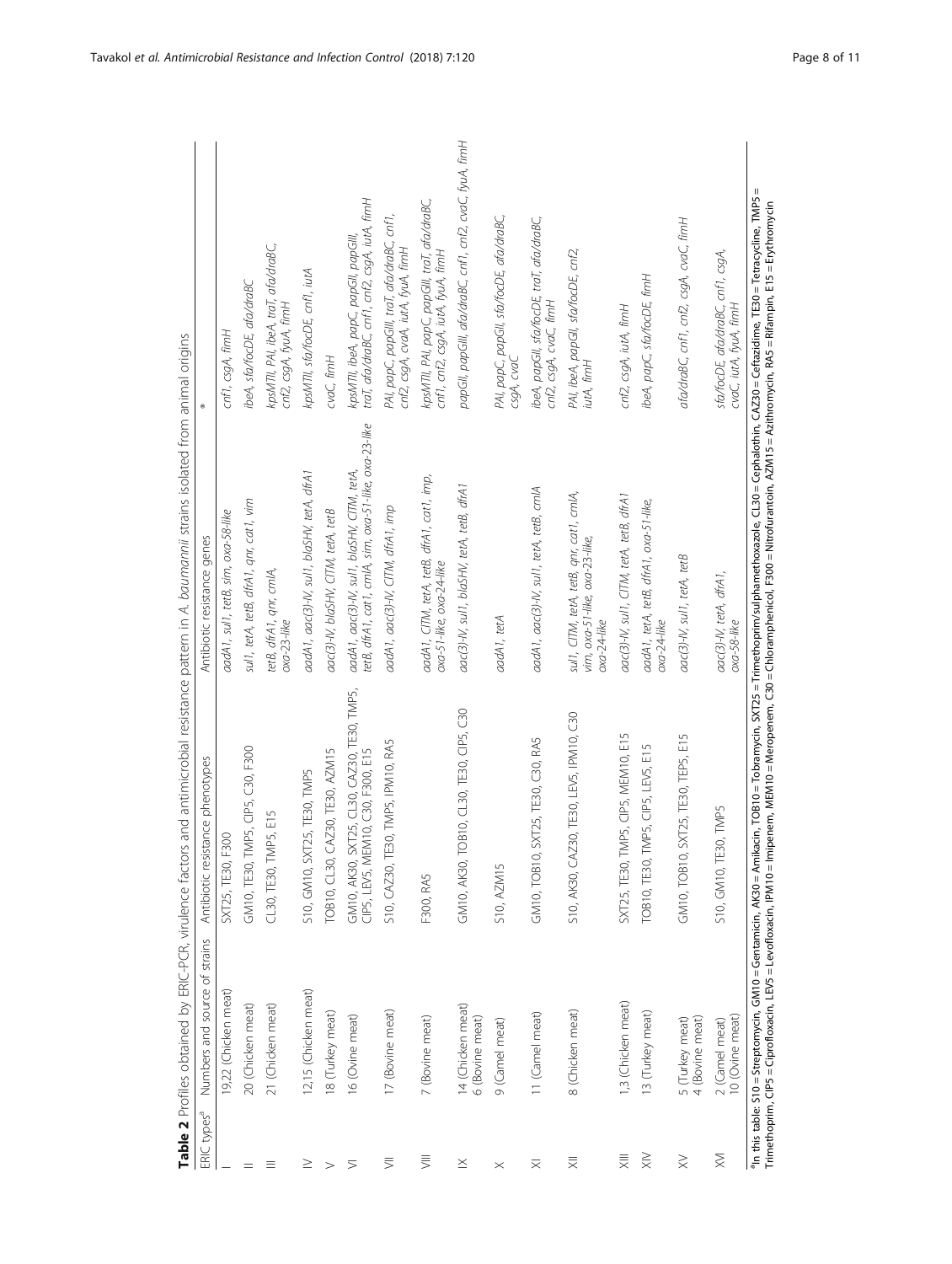Iranian ranchers frequently maintain and breed different species of animals and especially bovine, ovine and caprine species in contact to each other. This may cause easy transmission of the *A. baumannii* strains between different species. The high genetic diversity of strains isolated from meat samples has also previously been reported by Lupo et al. (2014) [\[26\]](#page-10-0) and Carvalheira et al. (2017) [[28](#page-10-0)]. Recent research [[21](#page-10-0)] revealed the similar antibiotic resistance pattern of the A. baumannii strains isolated from different types of raw meat samples. They showed that the prevalence of resistance against trimethoprim-sulfamethoxazole, tetracycline, amikacin, tobramycin, ampicillin-sulbactam, meropenem and imipenem were 23.20%, 23.20%, 14.30%, 12.50%, 12.50%, 8.30% and1.20%, respectively which was different to our findings. The prevalence of antibiotic resistant bacteria in meat samples has been attributed, at least partially, to the extensive use of antimicrobials for treatment, prevention and control of diseases and finally for growth stimulate in food-producing animals, since this enhances the antimicrobial selective pressure for strains present. Otherwise, using antibiotics for growth stimulation is allowed in Iran. Low prevalence rate of resistance against carbapenems is due to the fact that these antibiotics are not allowed to treat food-producing animals.

Phenotypic characterization of antibiotic resistance was also confirmed by genotyping analysis of antibiotic resistance. We identified the genes for resistances to aminoglycosides (aadA1 and aac(3)-IV), beta-lactams (bla<sub>SHV</sub> and bla<sub>CTM</sub>), chloramphenicol (cat1 and cmlA), tetracyclines (tetA and tetB), sulfonamides (sul1 and dfrA1), carbenicilins (imp, sim and *vim*) and to fluoroquinolones (*qnr*). Furthermore, A. baumannii strains harbored their own specific antibiotic resistance genes (Table [2](#page-7-0)). This part of our study was in agreement with previous researches [\[21,](#page-10-0) [29](#page-10-0)]. Additionally, we found that A. baumannii strains of the same molecular cluster (ERIC-type) had the same profile of the antibiotic resistance genes., as follows: strains no 1 and 3 of the same ERIC-type (type XIII) were positive for CITM,dfrA1, tetA, tetB,  $aac(3)$ -IV and sul1 which showed their same genetic pattern of antibiotic resistance. Strains no 12 and 15 of the same ERIC-type (type IV) were positive for tetA, aadA1, aac(3)-IV, blaSHV, dfrA1 and sul1. Strains no 19 and 22 of the same ERIC-type (type I) were positive for tetB, aadA1, sim, oxa-58-like and sul1. Despite of the different animal origin of the A. baumannii strains no 6 and 14 of the same ERIC-type (type IX), were positive for tetA, tetB,  $aac(3)-IV$ , sul1, dfrA1 and blaSHV antibiotic resistance genes. Additionally, A. baumannii strains no 4 and 5 of the same ERIC-type (type XV) had different origins but they harbored tetA, tetB, sul1 and  $aac(3)$ -IV antibiotic resistance genes. Finally, A. baumannii strains no 2 and 10 of the same ERIC-type (type XVI) were positive for tetA, aac(3)-IV, dfrA1 and oxa-58-like antibiotic resistance. A. baumannii strains of other ERIC types had unique pattern of antibiotic resistance.

Virulence of A. baumannii is dependent on several other attributes (i.e. "slime", LPS production and etc.) beside the selected virulence genes listed here [[30](#page-10-0), [31](#page-10-0)].

Another notable finding is the high prevalence of certain virulence factors in the A. baumannii strains isolated from meat of different animals. The most commonly detected virulence genes amongst these A. baumannii strains were fimH, afa/draBC, csgA, cnf1, cnf2 and iutA. Prevalence of non-adhesive virulence factors including traT (serum resistance), cvaC (colicin V), ibeA (invasion), fyuA (yersiniabactin) and PAI (indicator gene) were low. This finding is in agreement with those of previous researches [\[30,](#page-10-0) [31](#page-10-0)]. Non-adhesive virulence factors play an important role in bacterial survival in special conditions such as in human blood and exposure to serum and poor iron environments contributing to the pathogenesis of extra instestinal diseases. However, presence of these non-adhesive virulence factors may not be essential for pathogenicity of food-borne enteric diseases. The gene iutA (aerobactin) has a high prevalence (50.00%) in our strains. Darvishi (2016) [\[32\]](#page-10-0) reported that the prevalence of  $cnfl$ ,  $csgA$ , cvaC and iutA virulence factors amongst the A. baumannii strains isolated from hospitalized patients were 50%, 70%, 10% and 25%, respectively. Daryanavard and Safaei (2015) [\[33\]](#page-10-0) reported that the total prevalence of *csga*, *cnf1*,  $cvaC$  and  $iutA$  virulence genes among the samples of UTIs were 55%, 40%, 10% and 30%, respectively which was similar to our findings. Momtaz et al. (2015) [[13](#page-9-0)] reported that the prevalence of *csga*,  $cnf1$ ,  $cvaC$  and  $iutA$  virulence genes among the A. baumannii strains of clinical infections in Iran were 12.39%, 35.53%, 21.48% and 19%, respectively which was lower than our results.

We also found that the A. baumannii strains of the same molecular cluster (ERIC-type) had the same virulence factors. Despite of the different origin of the A. baumannii strains no 6 and 14 of the same ERIC-type (type IX), were both positive for  $f_{im}H$ ,  $f_{\gamma}uA$ ,  $\gamma\alpha C$ ,  $cnf1$ , cnf2, papGII, papGIII, and afa/draBC virulence factors. Furthermore, A. baumannii strains no 4 and 5 of the same ERIC-type (molecular type XV) had different origins but they both harbored fimH, cvaC, csgA, cnf1, afa/ draBC and cnf2 virulence factors. Finally, A. baumannii strains no 2 and 10 of the same ERIC-type (type XVI) were positive for fimH, fyuA, csgA, afa/draBC, cvaC, iutA, cnf1 and sfa/focDE virulence factors. These high similarities in the pattern of virulence factors of the A. baumannii strains of same ERIC types recovered from different origins showed that genetic cluster of bacterial strains is closely related to their virulence determinants.

A. baumannii strains isolated from the chicken meat samples had similar molecular type. A. baumannii strains isolated from other meat samples did not fall into common molecular types. Two A. baumannii strains of bovine origins had similar molecular type with turkey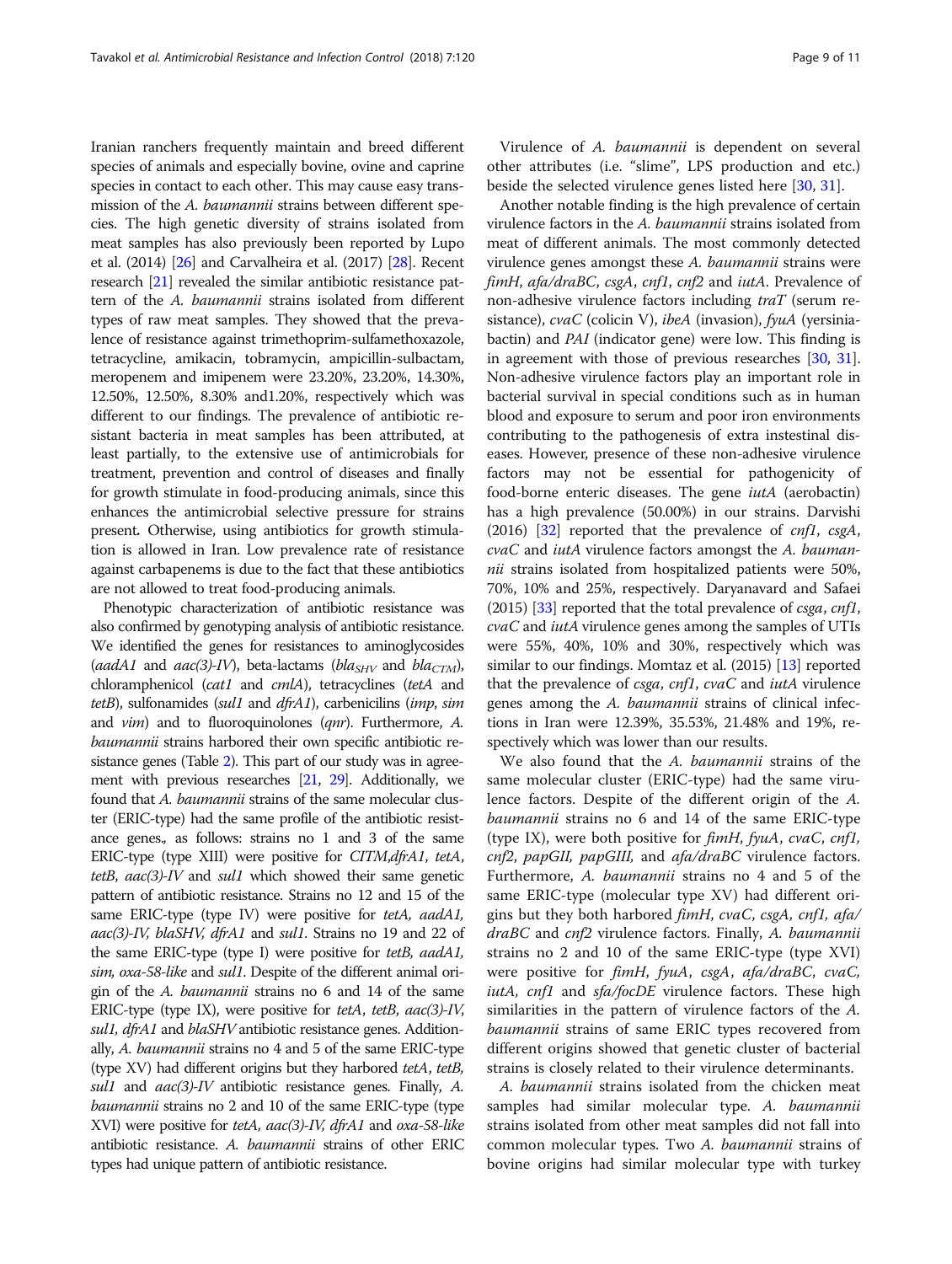<span id="page-9-0"></span>and chicken. A camel and ovine A. baumannii strains had also similar molecular type.

### Conclusions

In conclusion, we studied the phenotypic and genotypic patterns of antibiotic resistance of the A. baumannii strains isolated from meat samples of different animals. High prevalence of resistance against tetracycline, trimethoprim, co-trimoxazole and gentamicin antibiotics and high distribution of tetA, tetB, dfrA1, aac(3)-IV, sul1 and aadA1 antibiotic resistance genes was established. Besides, fimH, afa/ draBC, csgA, cnf1, cnf2 and iutA were the most commonly detected virulence factors amongst the A. baumannii strains of our study. Twenty-two A. baumannii strains were classified into the 16 different genetic clusters according to the results of the ERIC-PCR. We also found that genetic cluster of the strains was closely related to their antibiotic resistance genes and virulence factors. Similarities in the genetic cluster of some strains was also recorded which may represent their similar sources of contamination.

#### **Abbreviations**

CLSI: Clinical and Laboratory Standards Institute; ERIC-PCR: Enterobacterial Repetitive Intergenic Consensus-Polymerase Chain Reaction

#### Acknowledgements

The authors would like to thank Dr. Abbas Farahani for his assistance in sample collection and PCR genetic alignments. This work was financially supported by the Islamic Azad University, Shahrekord Branch, Shahrekord, Iran.

#### Funding

Hassan Momtaz received Research grants for Research at Islamic Azad University, Shahrekord Branch with grant number 96/1046.

#### Availability of data and materials

All data analysed during this study are included in this published article.

### Authors' contributions

MT, HM and LS carried out the molecular genetic studies, participated in the primers sequence alignment and drafted the manuscript. PM and ET carried out the sampling and culture method. HM and MT participated in the design of the study, performed the statistical analysis and writing the manuscript. All authors read and approved the final manuscript.

#### Ethics approval and consent to participate

This study was done on meat samples collected from raw animal meats, so there have no ethical issue in this work.

#### Consent for publication

Not applicable.

#### Competing interests

The authors declare that they have no competing interests.

### Publisher's Note

Springer Nature remains neutral with regard to jurisdictional claims in published maps and institutional affiliations.

### Author details

<sup>1</sup>Department of Microbiology, Shahrekord Branch, Islamic Azad University, PO. Box: 166, Shahrekord, Iran. <sup>2</sup>Department of Microbiology, School of Medicine, Kermanshah University of Medical Sciences, Kermanshah, Iran. <sup>3</sup>Nosocomial Infection Research Center, Kermanshah University of Medical

Sciences, Kermanshah, Iran. <sup>4</sup>Department of Microbiology, School of Medicine, Hamadan University of Medical Sciences, Hamadan, Iran.

### Received: 17 July 2018 Accepted: 12 September 2018 Published online: 04 October 2018

#### References

- 1. Dehkordi FS, Parsaei P, Saberian S, Moshkelani S, Hajshafiei P, Hoseini SR, et al. Prevalence study of theileria annulata by comparison of four diagnostict techniques in Southwest Iran. Bulgarian J Vet Med. 2012;15(2): 123–30.
- 2. Momtaz H, Davood Rahimian M, Safarpoor Dehkordi F. Identification and characterization of Yersinia enterocolitica isolated from raw chicken meat based on molecular and biological techniques. J Appl Poult Res. 2013;22(1): 137–45.
- 3. Momtaz H, Dehkordi FS, Rahimi E, Asgarifar A, Momeni M. Virulence genes and antimicrobial resistance profiles of Staphylococcus aureus isolated from chicken meat in Isfahan province, Iran. J Appl Poult Res. 2013;22(4):913–21.
- 4. Ghorbani F, Gheisari E, Dehkordi FS. Genotyping of vacA alleles of helicobacter pylori strains recovered from some Iranian food items. Trop J Pharm Res. 2016;15(8):1631–6.
- 5. Dehkordi FS, Gandomi H, Basti AA, Misaghi A, Rahimi E. Phenotypic and genotypic characterization of antibiotic resistance of methicillin-resistant Staphylococcus aureus isolated from hospital food. Antimicrob Resist Infect Control. 2017;6(1):104.
- 6. Momtaz H, Safarpoor Dehkordi F, Taktaz T, Rezvani A, Yarali S. Shiga toxinproducing Escherichia coli isolated from bovine mastitic milk: serogroups, virulence factors, and antibiotic resistance properties. Sci World J. 2012;2012.
- 7. Rahimi E, Sepehri S, Dehkordi FS, Shaygan S, Momtaz H. Prevalence of Yersinia species in traditional and commercial dairy products in Isfahan Province, Iran. Jundishapur J Microbiol. 2014;7(4).
- 8. Madahi H, Rostami F, Rahimi E, Dehkordi FS. Prevalence of enterotoxigenic Staphylococcus aureus isolated from chicken nugget in Iran. Jundishapur J Microbiol 2014;7(8).
- 9. Ranjbar R, Masoudimanesh M, Dehkordi FS, Jonaidi-Jafari N, Rahimi E. Shiga (Vero)-toxin producing Escherichia coli isolated from the hospital foods; virulence factors, o-serogroups and antimicrobial resistance properties. Antimicrob Resist Infect Control. 2017;6(1):4.
- 10. Engür D, Çetinkaya Çakmak B, Kaynak Türkmen M, Telli M, Eyigör M, Güzünler M. A milk pump as a source for spreading Acinetobacter baumannii in a neonatal intensive care unit. Breastfeeding Med. 2014;9(10): 551–4.
- 11. Gurung M, Nam HM, Tamang MD, Chae MH, Jang GC, Jung SC, et al. Prevalence and antimicrobial susceptibility of Acinetobacter from raw bulk tank milk in Korea. J Dairy Sci. 2013;96(4):1997–2002.
- 12. Eijkelkamp BA, Stroeher UH, Hassan KA, Paulsen IT, Brown MH. Comparative analysis of surface-exposed virulence factors of Acinetobacter baumannii. BMC Gen. 2014;15(1):1020.
- 13. Momtaz H, Seifati SM, Tavakol M. Determining the prevalence and detection of the most prevalent virulence genes in Acinetobacter baumannii isolated from hospital infections. Int J Med Lab. 2015;2(2):87–97.
- 14. Asadollahi P, Akbari M, Soroush S, Taherikalani M, Asadollahi K, Sayehmiri K, et al. Antimicrobial resistance patterns and their encoding genes among Acinetobacter baumannii strains isolated from burned patients. Burns. 2012; 38(8):1198–203.
- 15. Pourhajibagher M, Hashemi FB, Pourakbari B, Aziemzadeh M, Bahador A. Antimicrobial resistance of Acinetobacter baumannii to imipenem in Iran: a systematic review and meta-analysis. Open Microbiol J. 2016;10:32.
- 16. Wang H, Wang J, Yu P, Ge P, Jiang Y, Xu R, et al. Identification of antibiotic resistance genes in the multidrug-resistant Acinetobacter baumannii strain, MDR-SHH02, using whole-genome sequencing. Int J Mol Med. 2017;39(2): 364–72.
- 17. Ying C, Li Y, Wang Y, Zheng B, Yang C. Investigation of the molecular epidemiology of Acinetobacter baumannii isolated from patients and environmental contamination. J Antibiot. 2015;68(9):562.
- 18. Cappuccino JG, Welsh CT. Microbiology: a laboratory manual. 11rd ed. London: Pearson Education; 2016.
- 19. Chiang MC, Kuo SC, Chen YC, Lee YT, Chen TL, Fung CP. Polymerase chain reaction assay for the detection of Acinetobacter baumannii in endotracheal aspirates from patients in the intensive care unit. J Microbiol, Immunol Infect. 2011;44(2):106–10.